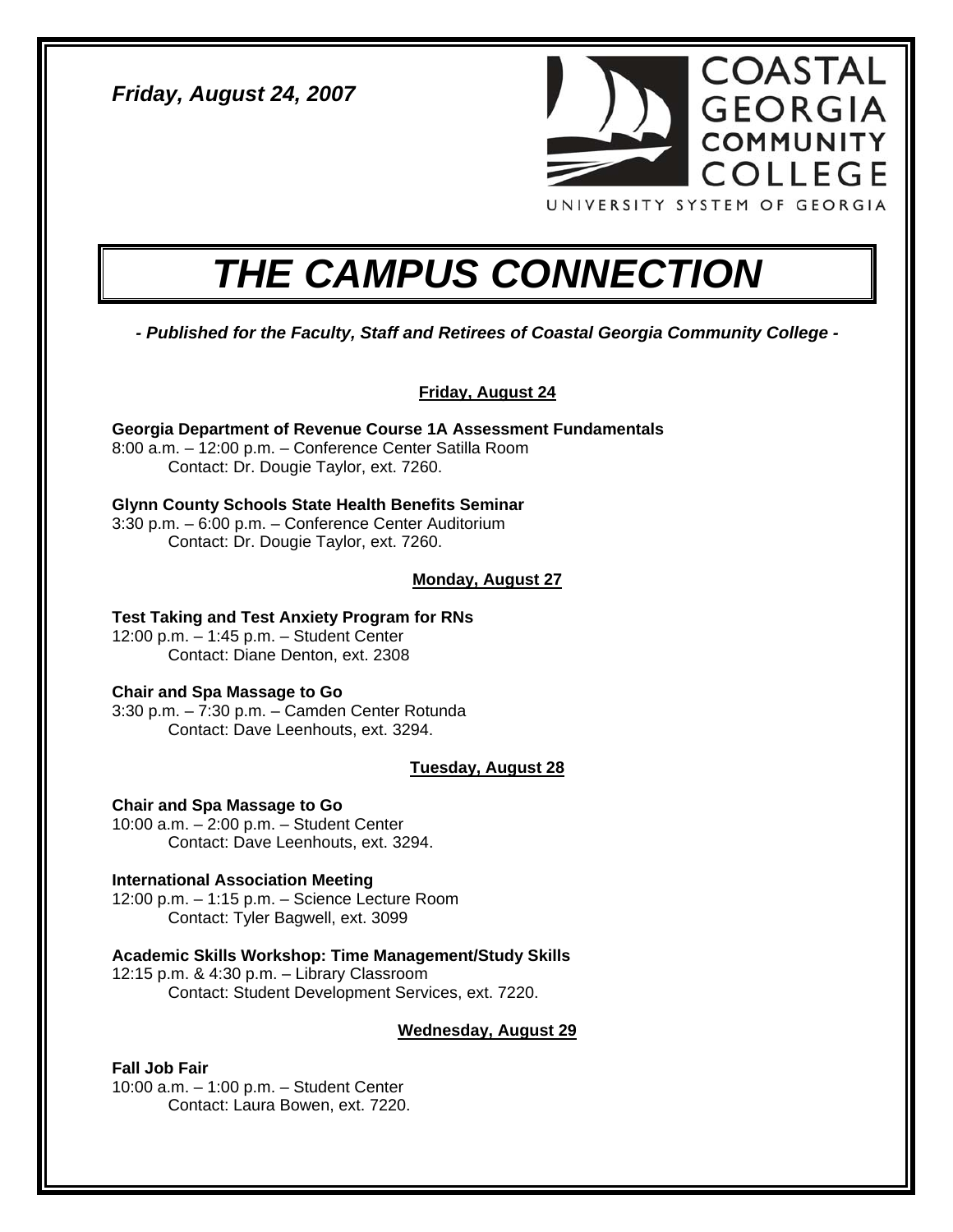#### **Thursday, August 30**

#### **Comedy for Lunch with Adam Ace**

12:15 p.m. – 1:45 p.m. – Student Center Contact: Dave Leenhouts, ext. 3294.

#### **Academic Skills Workshop: Intro to Using the Library and GIL**

12:15 p.m. & 4:30 p.m. – Library Classroom Contact: Student Development Services, ext. 7220.

### **Friday, August 31**

## **Clinical Orientation Conference**

8:30 a.m. – 5:00 p.m. – Science Lecture Room Contact: Laura Grantham, ext. 6854.

#### **Monday, September 2**

**College Closed in Observance of Labor Day** 

#### **Tuesday, September 4**

**Academic Skills Workshop: Overcoming Test Anxiety**  12:15 p.m. & 4:30 p.m. – Library Classroom Contact: Student Development Services, ext. 7220.

# **Thursday, September 6**

#### **Advance Rehabilitation Employee Benefits Meeting**

9:00 a.m. – 5:00 p.m. – Camden Center Classroom Contact: Dr. Dougie Taylor, ext. 7260.

#### **Academic Skills Workshop: Intro to GALILEO**

12:15 p.m. & 4:30 p.m. – Library Classroom Contact: Student Development Services, ext. 7220.

#### **Poetry with Travis Watkins**

12:15 p.m. – 1:15 p.m. – Student Center Contact: Dave Leenhouts, ext. 3294.

#### **Friday, September 7**

**Supreme Court of Georgia Committee on Justice for Children: Symposium on Children's Issues**  9:00 a.m. – 6:00 p.m. – Conference Center Contact: Dr. Dougie Taylor, ext. 7260.

**Print Shop**. I will be out of the Print Shop on **August 28th & 29th**. Please send your work accordingly. If there are any emergencies or unplanned printing jobs, contact Roshonda Jones at ext. 7231. Thank you, Regina Cruz.

**KIC PLANTS A TREE —** With the help of Coastal Georgia Community College's Grounds Supervisor Jay Alkire, Kids in College students planted a weeping willow next to the Brunswick campus lake. The tree was donated by Ace Garden Center on St. Simons Island and the ceremony culminated a week of KIC studies on "Our Earth." Kids in College is a summer enrichment program for children in grades 1-5 which is sponsored by the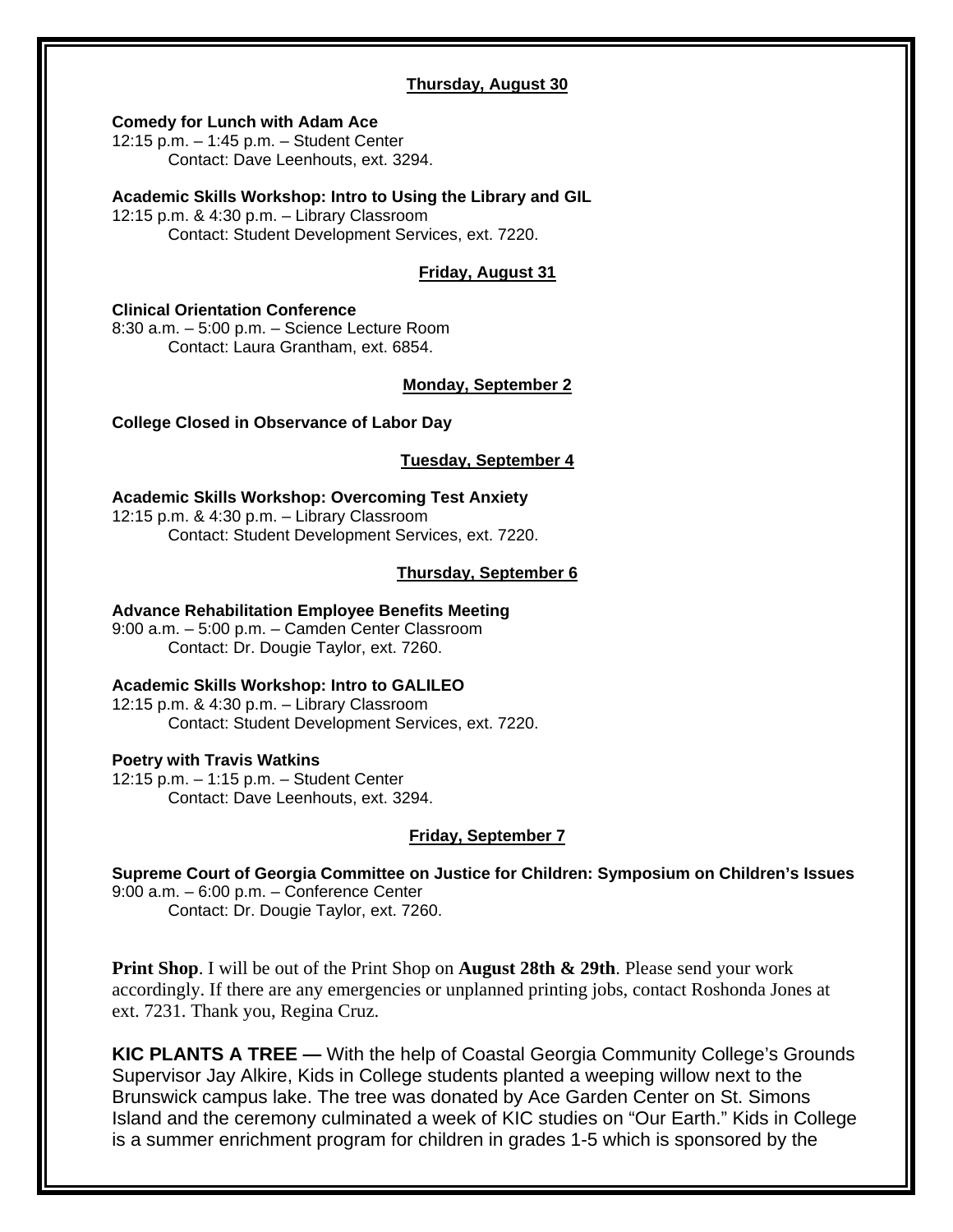Department of Continuing Education. Teachers are from Armstrong Atlantic State University's teacher education program, Brunswick campus, who is earning practicum hours as part of their education.



# *New Hires*



**Pamela Avent**  Pamela Avent joined the faculty this fall as an Associate Professor of Nursing.



**Kim Brewer**  Kim Brewer joined the faculty this fall as an Assistant Professor of English.



# **Suzanne Britt**

Suzanne Britt joined the faculty this fall as an Assistant Professor of Practical Nursing. Prior to working at CGCC, Suzanne taught at Okefenokee Technical College for 7 years. She holds a Master's of Science in Nursing and a Bachelor's of Science in Nursing from Valdosta State University.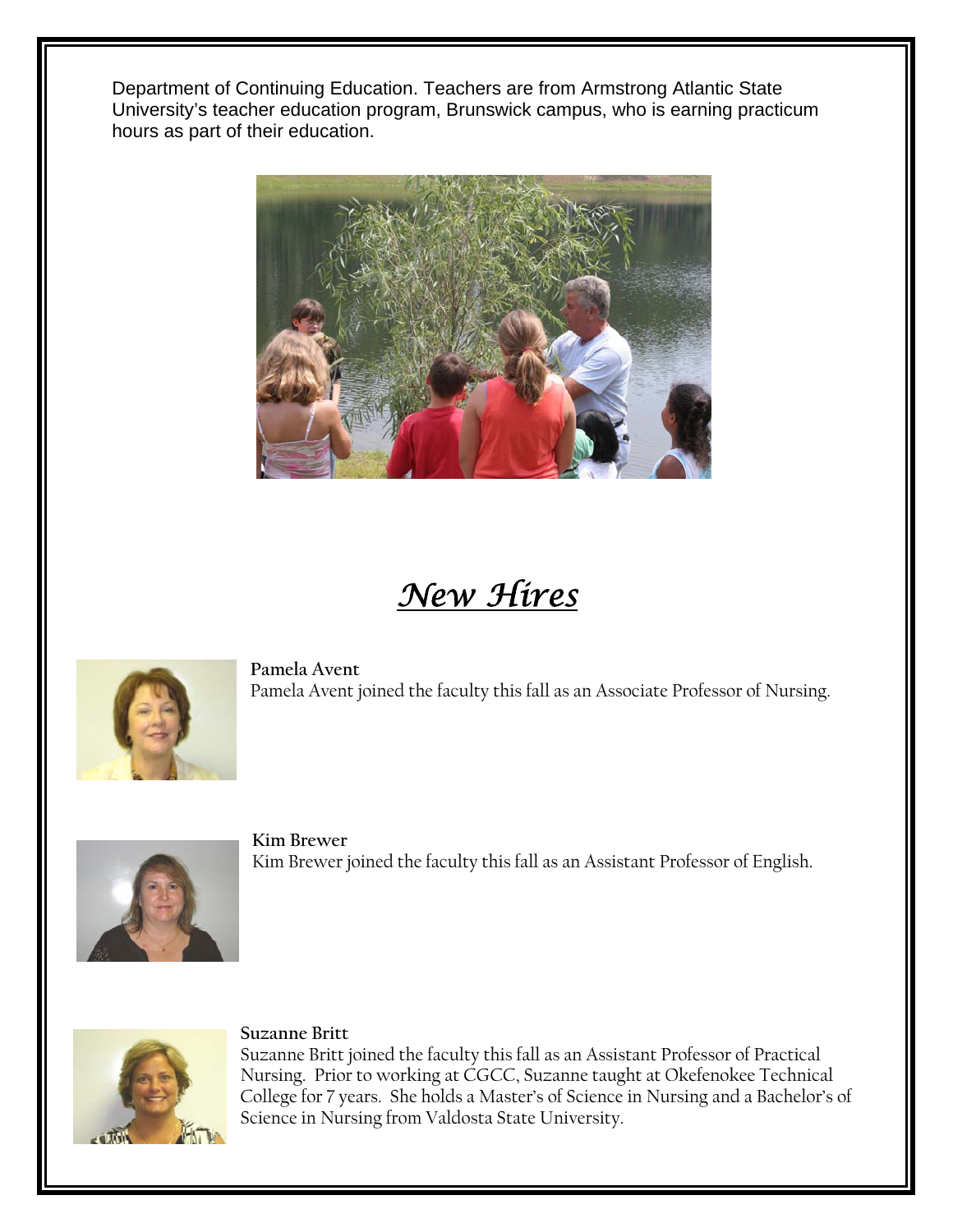

**Jessica Cox**  Jessica Cox joins the faculty this fall on a temporary full-time basis as a Clinical Instructor of Radiological Science.



**William Delaney**  William Delaney joined the faculty this fall as an Assistant Professor of Management & Business Studies.



**Andrew Dowling**  Andrew Dowling joined the faculty this fall as an Assistant Professor of Education.



**Dan Fowler**  Dan Fowler joins the faculty this fall on a temporary full-time basis as an Instructor of Business



**Cynthia Lehmkuhle**  Cynthia Lehmkuhle joined the faculty this fall as an Assistant Professor of Mathematics at the Camden Center.



**Patrick Stephenson** 

Patrick Stephenson joined the faculty this past January as a temporary Instructor of Mathematics. This fall he joins the faculty on a regular basis as an Instructor of Mathematics down at the Camden Center.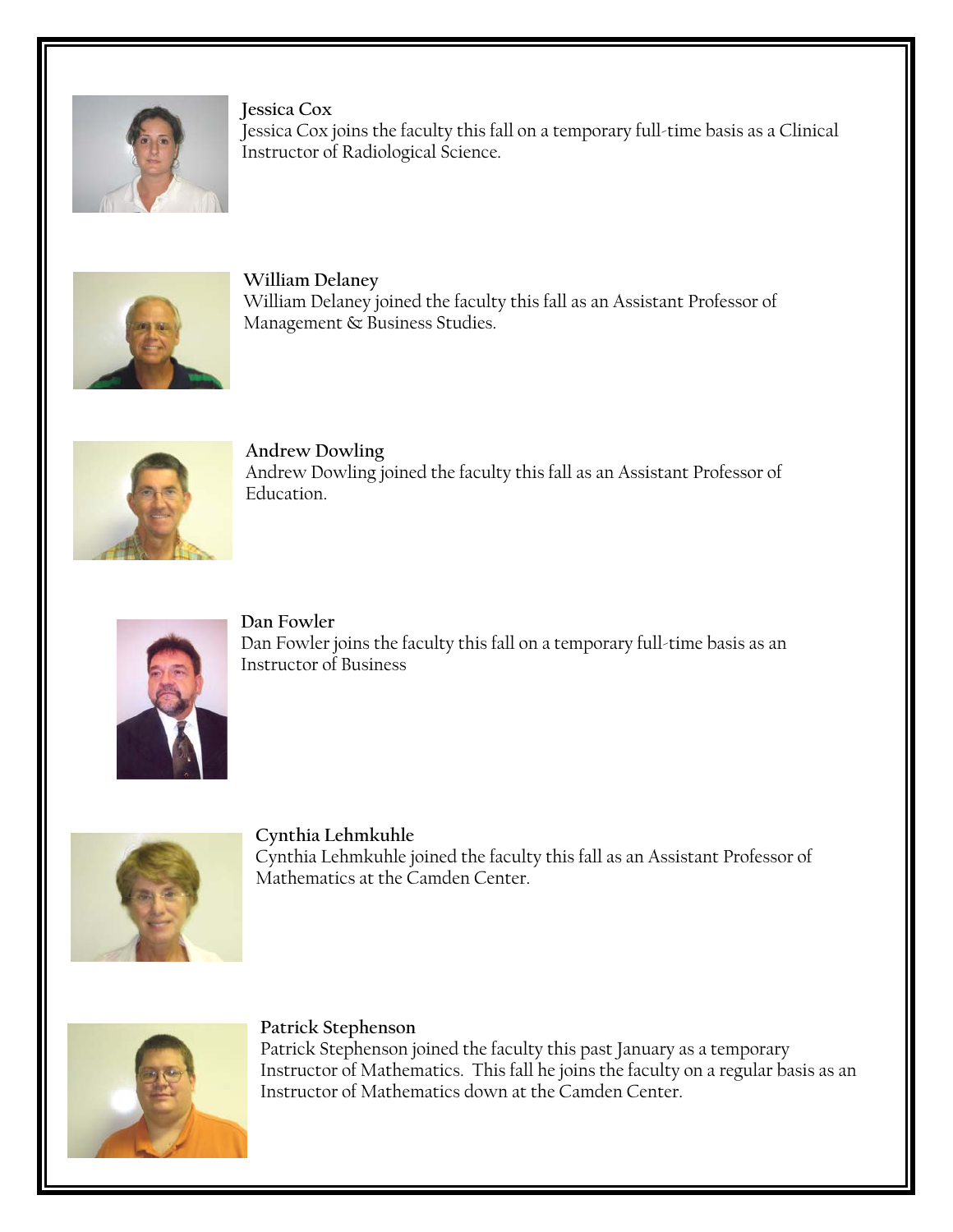

# **Mary Sweat**

Mary "Libby" Sweat joined the faculty on a temporary full-time basis for fall semester as an Instructor of Reading. She has been teaching at CGCC as a part-time faculty since 1997. She has also been employed with ABAC and Albany State. Libby retired from public education in 2001 as an assistant principal.



# **Allen "Brad" Wells**

Allen "Brad" Wells joined the faculty this fall on a temporary full-time basis as an Instructor of Biology.

# *Promotions*



# **Brenda Taylor**

Brenda Taylor has been promoted to Interim Director of the Brunswick Center. She started with the Brunswick Center in January 2006 as the Degree Program Specialist. Brenda earned a BA in Psychology from Berry College and a MS in Industrial/Organizational Psychology from Radford University. In addition to her Brunswick Center duties, Brenda has also worked as an adjunct instructor for Armstrong Atlantic State University and Coastal Georgia Community College.